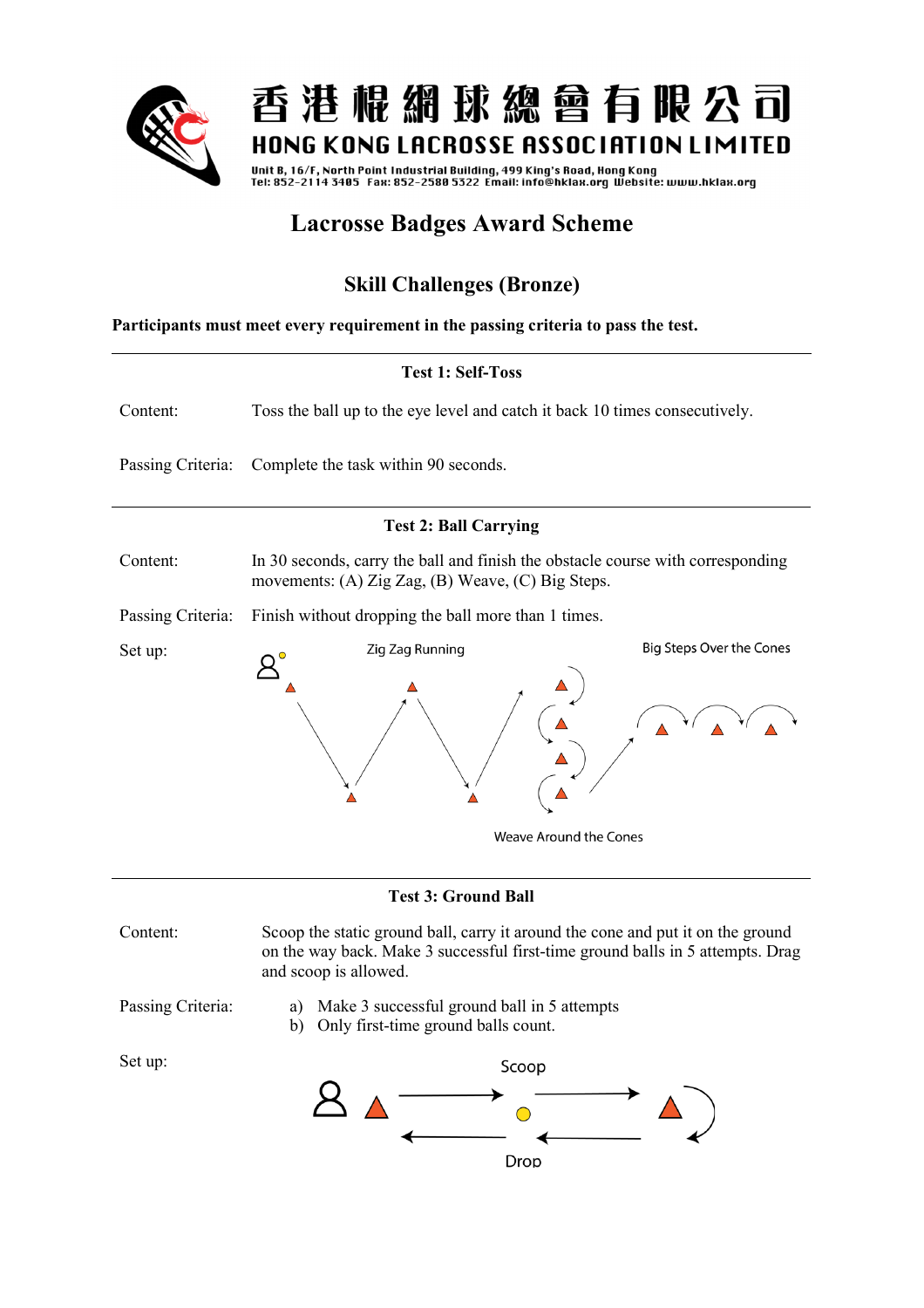

Unit B, 16/F, North Point Industrial Building, 499 King's Road, Hong Kong<br>Tel: 852–2114 3405 Fax: 852–2580 5322 Email: info@hklax.org Website: www.hklax.org

#### **Test 4: Shooting**

| Content: | Shooting from 5 meters away from the net from Top Centre. Make 3 goals in 5 |
|----------|-----------------------------------------------------------------------------|
|          | attempts.                                                                   |

- Passing Criteria: a) Make three goals.
	- b) The ball should not bounce more than once before going into the net.

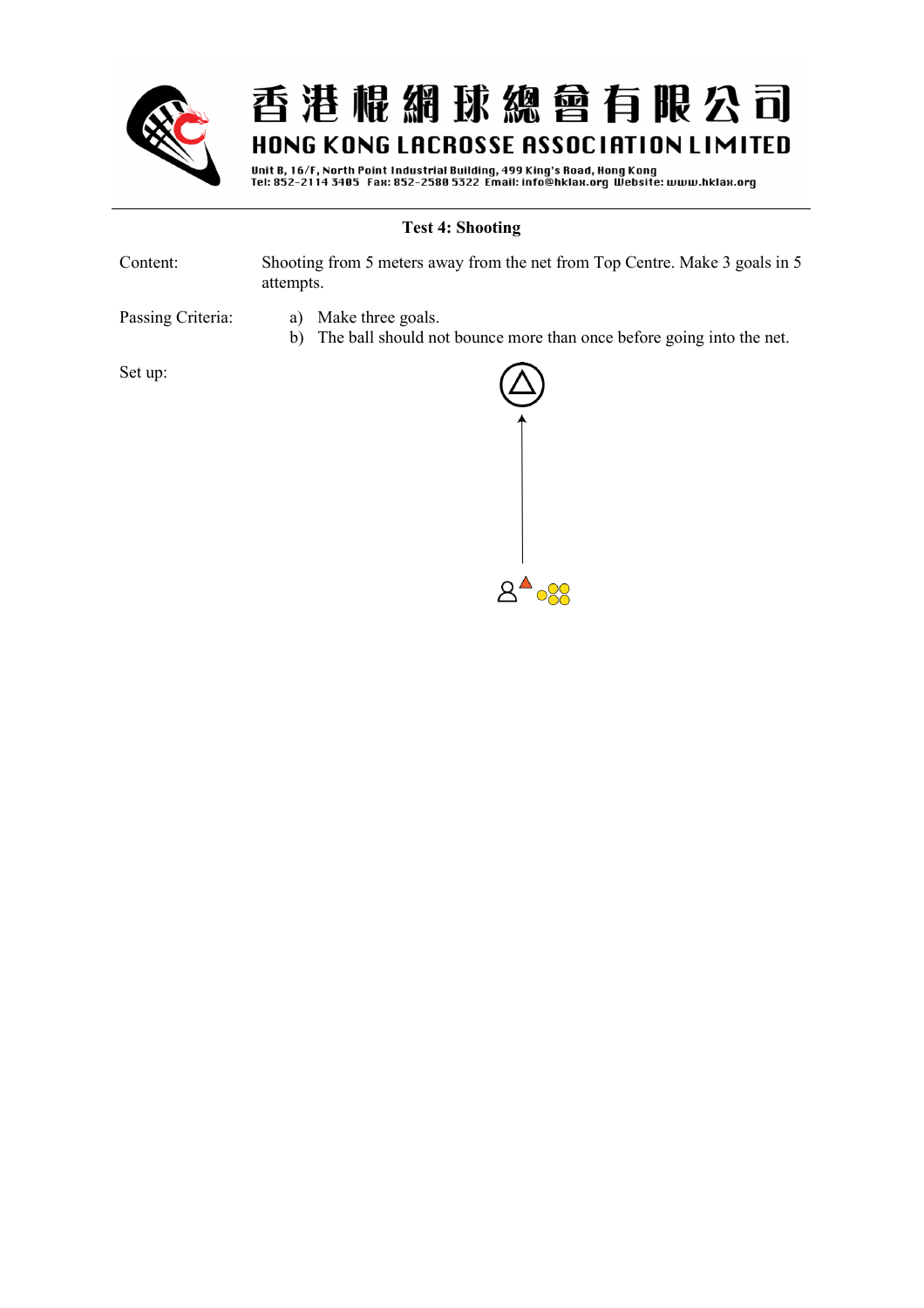

Unit B, 16/F, North Point Industrial Building, 499 King's Road, Hong Kong<br>Tel: 852-2114 3405 Fax: 852-2580 5322 Email: info@hklax.org Website: www.hklax.org

## **Skill Test (Silver)**

**Participants must meet every requirement in the passing criteria to pass the test.** 

### **Test 1: Self-Toss**

Content: Toss the ball up in the air and catch it above the shoulder 10 times in a row.

Passing Criteria: Complete the task within 90 seconds.

#### **Test 2: Underhand pass**

Content: Partners stand 3 to 5 meters apart. Underhand pass and catch with each other.

Passing Criteria: Make 5 successful passes and catches in **1 minute**

Set up:



# **Test 3: Cradling** Content: In 30 seconds, continuously cradle and finish the obstacle course with corresponding movements: (A) Zig Zag, (B) Weave, (C) Big Steps. Passing Criteria: Continuously cradle and finish the obstacle course without dropping the ball more than 1 times. **Big Steps Over the Cones** Zig Zag Running Set up:

Weave Around the Cones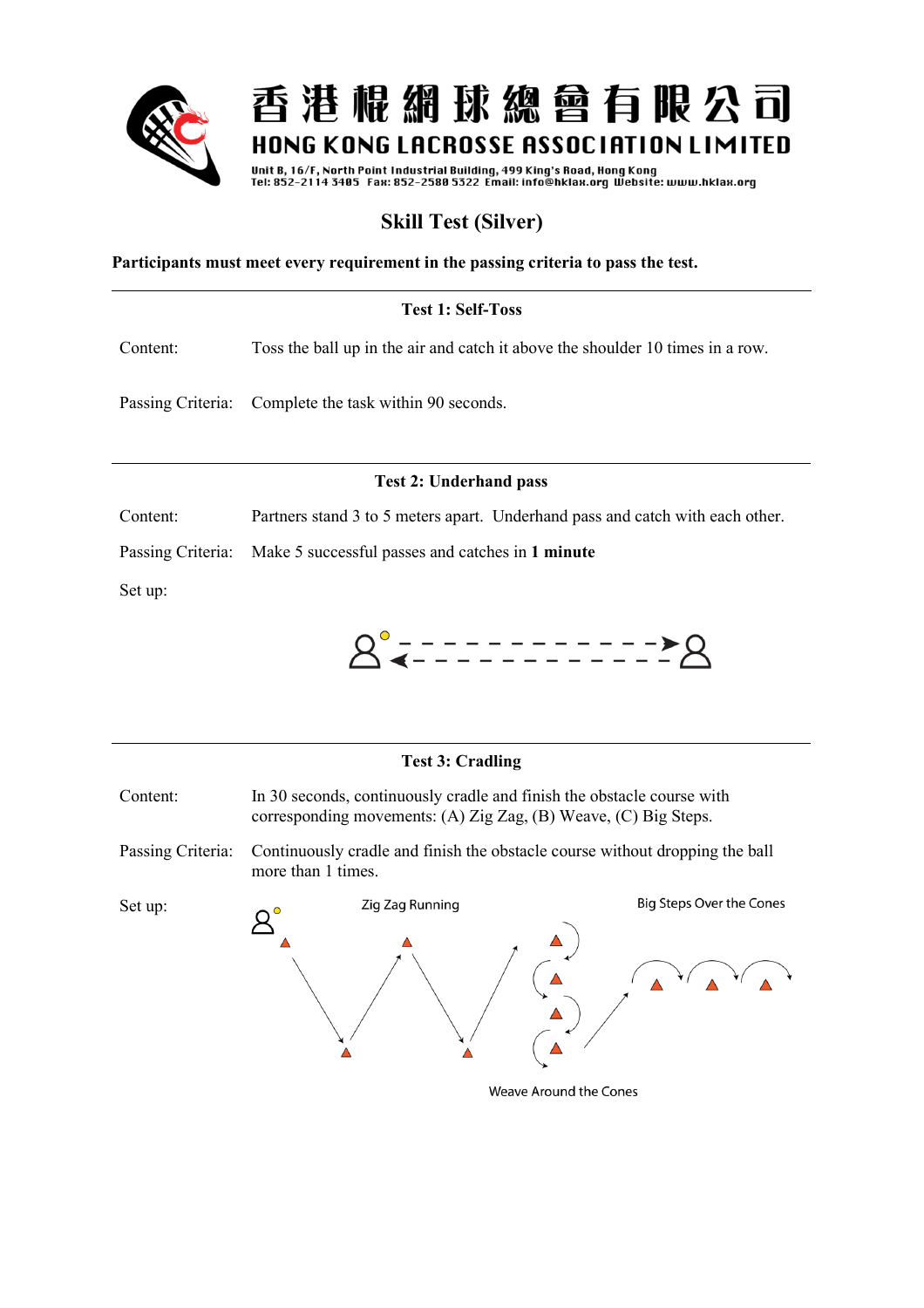

Unit B, 16/F, North Point Industrial Building, 499 King's Road, Hong Kong<br>Tel: 852-2114 3405 Fax: 852-2580 5322 Email: info@hklax.org Website: www.hklax.org

## **Test 4: Ground Ball**  Content: Coach rolls a ball towards or away from the player. The player must run towards the ball and scoop it. 3 attempts for rolling away and 3 attempts for rolling towards. Passing Criteria: a) Successfully make 2 ground balls rolling away and 2 rolling towards b) Only first-time ground balls count c) Stick Handling: Two hands on the stick Set up: GB Rolling Towards Coach  $\sqrt{C}$ Scoop Plaver GB Rolling Away Coach  $\bigcirc$ Scoop Player

#### **Test 5: Catch and Shoot**

Content: Coach tosses a ball to the player. The player catches the ball and shoots from 6 meters away from the net from (A) Top Centre, (B) 45 Degree to the Right, (C) 45 Degrees to the Left. 3 attempts from each spot. Make 2 goals from each spot.

- Passing Criteria: a) Make 2 goals from each spot
	- b) The ball should not bounce more than once before going into the net.



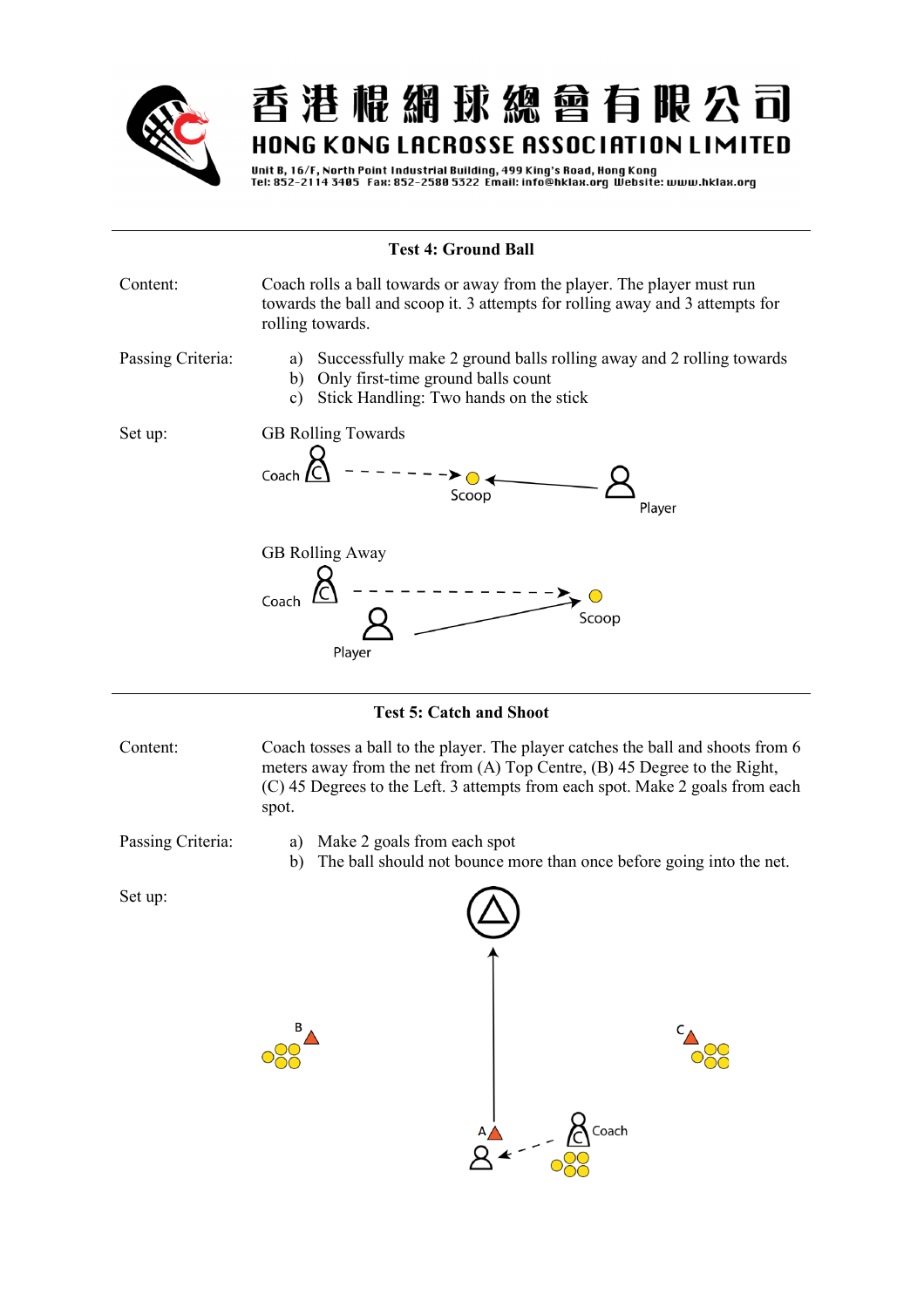

Unit B, 16/F, North Point Industrial Building, 499 King's Road, Hong Kong<br>Tel: 852-2114 3405 Fax: 852-2580 5322 Email: info@hklax.org Website: www.hklax.org

## **Skill Challenges (Gold)**

#### **Participants must meet every requirement in the passing criteria to pass the test.**

## **Test 1: Overhand Partner Passing** Content: Partners stand 7 meters apart. Overhand pass and catch with each other. Passing Criteria: a) Make 5 successful passes and catches in a row in 1 minute b) Accuracy: Pass hits the box area (above the shoulder, next to the ear) of the receiver c) Proper Sideway Stance Set up:



### **Test 2: Dodging**

Content: In 30 seconds, finish the Zig Zag path with (A) Split Dodge and (B) Roll Dodge at the according cones.

Passing Criteria: The following elements should be observed:

- a) Stepping to the deceptive direction first, then to the designated direction
- b) Switching hands in split dodge
- c) Correct pivot foot during roll dodge
- d) Change of speed

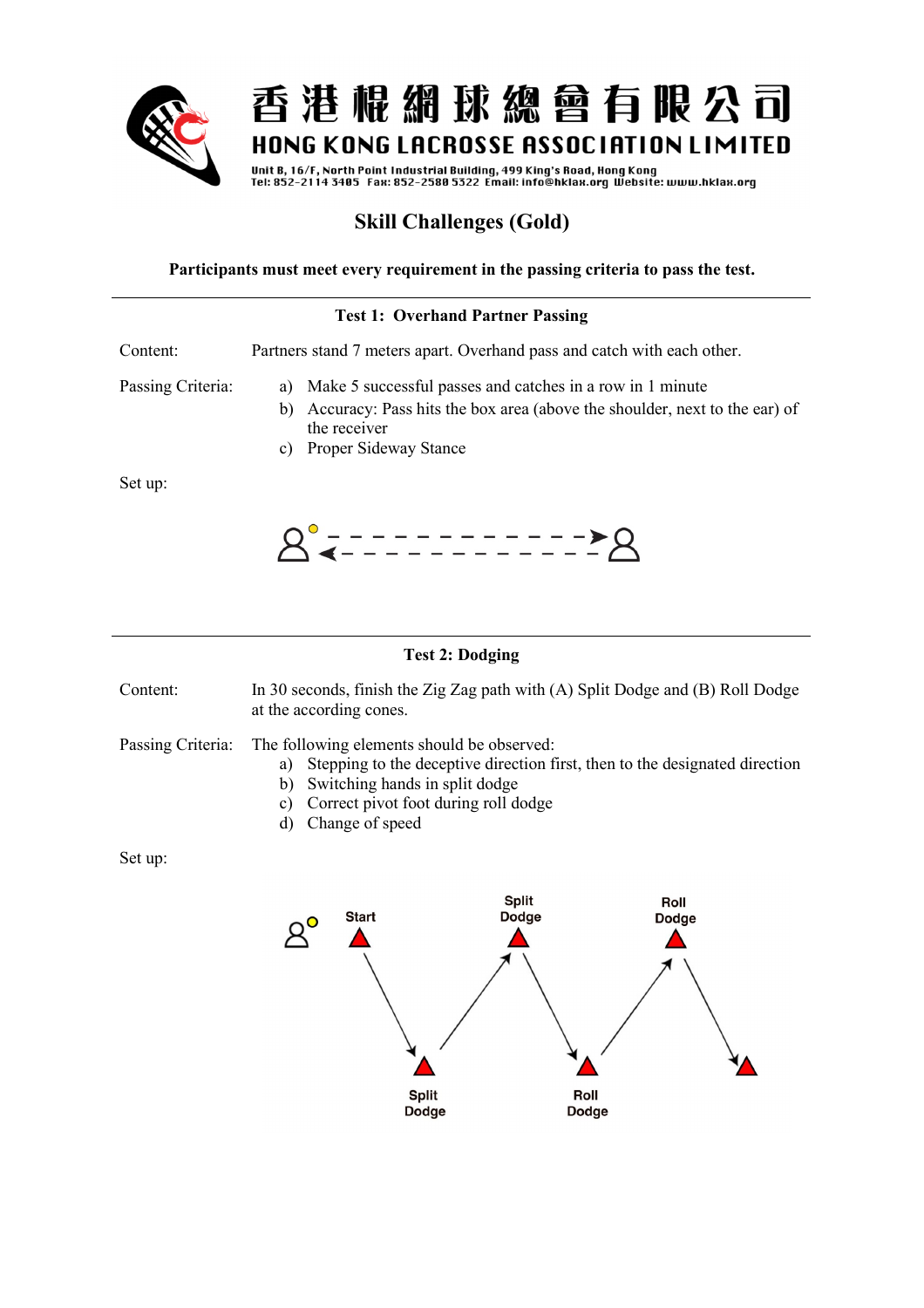

Unit B, 16/F, North Point Industrial Building, 499 King's Road, Hong Kong<br>Tel: 852-2114 3405 Fax: 852-2580 5322 Email: info@hklax.org Website: www.hklax.org

| <b>Test 3: Bouncing Loose Ball</b> |                                                                                                                                                                                                                                       |
|------------------------------------|---------------------------------------------------------------------------------------------------------------------------------------------------------------------------------------------------------------------------------------|
| Content:                           | Coach throws a bouncing ball towards or away from the player. The player<br>must run towards the ball and pick it up. 3 attempts for bouncing away and 3<br>attempts for bouncing towards. Make 4 successful first-time ground balls. |
| Passing Criteria:                  | Successfully make 2 first-time ground balls bouncing away and 2<br>a)<br>bouncing towards.<br>Only first-time ground balls count.<br>b)<br>Stick handling: Two hands on the stick<br>c)                                               |
| Set up:                            | GB Bouncing Towards<br>Coach<br>Scoop<br>Player                                                                                                                                                                                       |
|                                    | GB Bouncing Away<br>Coach<br>Scoop<br>Player                                                                                                                                                                                          |

#### **Test 4: Shooting on the Run Down the Alley**

Content: Make a speed dodge at cone A, run down the alley, and shoot before cone B. 5 attempts are allowed. Make 3 goals.

- 
- Passing Criteria: a) Make 3 goals
	- b) The ball should not bounce more than once before going into the net.
	- c) Player must take the shot while running.

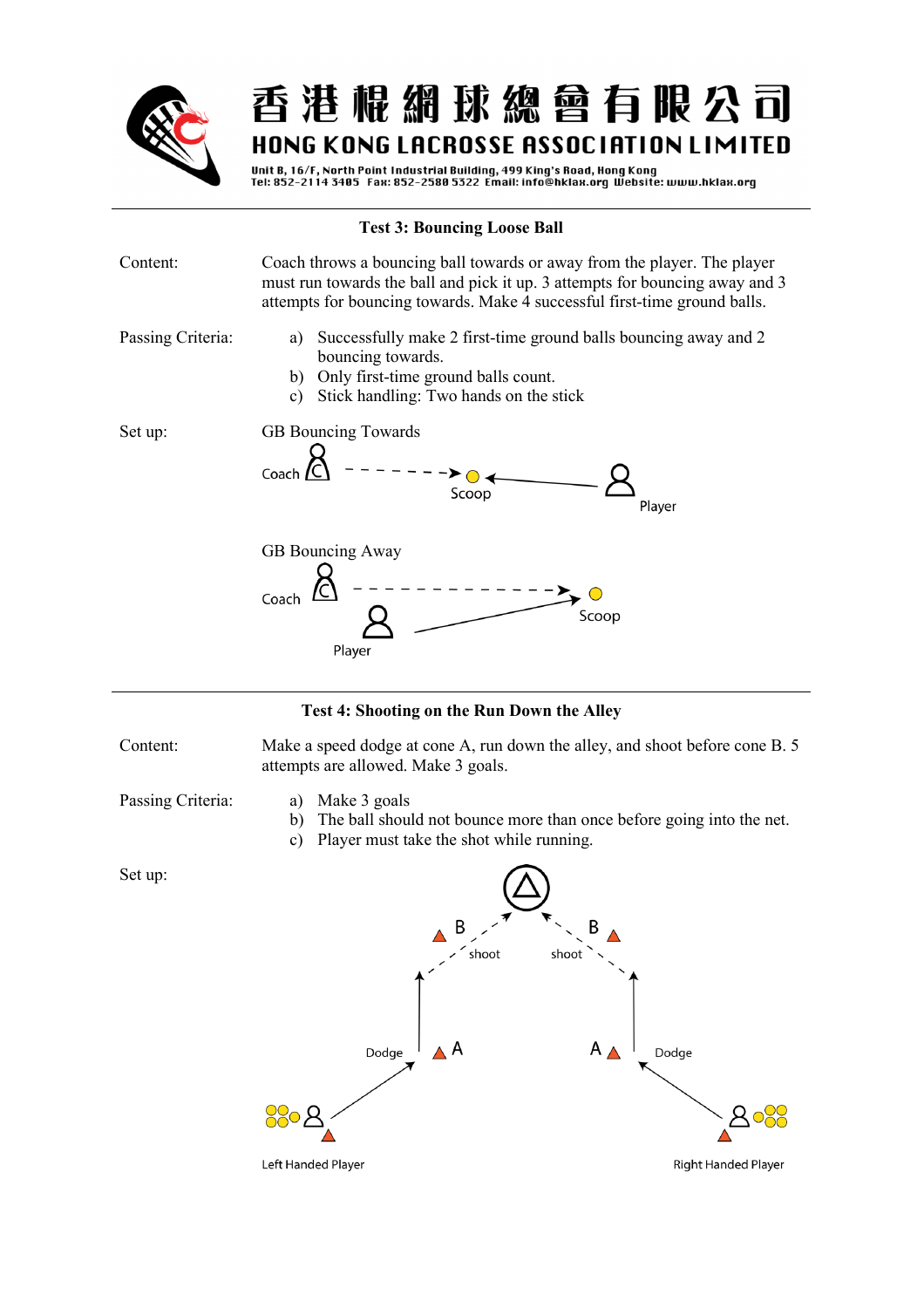

Unit B, 16/F, North Point Industrial Building, 499 King's Road, Hong Kong<br>Tel: 852-2114 3405 Fax: 852-2580 5322 Email: info@hklax.org Website: www.hklax.org

## 銅章測試

### 參加者必須符合該項測試的所有合格要求。

### 測試一:自我拋接

- 內容: 連續 10 次將球拋至視線水平高度然後接球
- 合格要求: 90 秒內完成動作

測試二:持球跑動

- 內容: 30 秒時間內,持球並根據設置的障礙完成路線移動:(A)之字形、(B)八字 形、(C)大步走
- 合格要求: 完成測試並跌球不多於 1 次



#### 測試三:剷球

- 內容: 把地上靜止的球剷起,持球至對面的雪糕筒折返,把球放回中間的位 置。重覆 5 次並成功完成 3 次即可。容許以棍背拉球然後剷起的動作。
- 合格要求: a) 5 次機會中成功完成 3 次
	- b) 只計算一次性的剷球動作
- 示範圖:

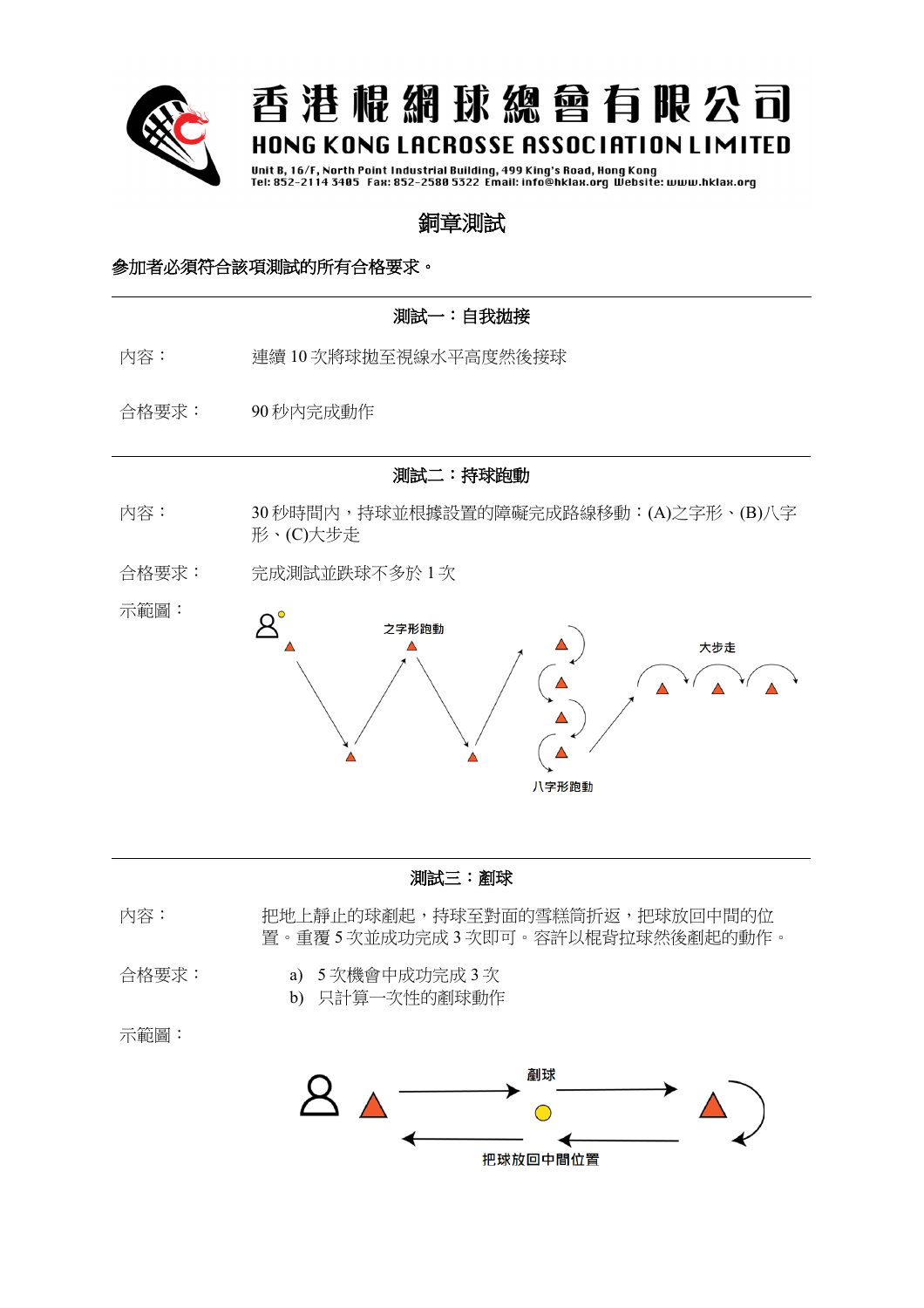

Unit B, 16/F, North Point Industrial Building, 499 King's Road, Hong Kong<br>Tel: 852-2114 3405 Fax: 852-2580 5322 Email: info@hklax.org Website: www.hklax.org

### 測試四:射門

- 內容: 在離門 5 米正中央的位置射門。5 次機會中射入 3 球。
- 合格要求: a) 射入其中 3 球
	- b) 假如球於入網前彈地超過 1 次,該入球將不予計算。

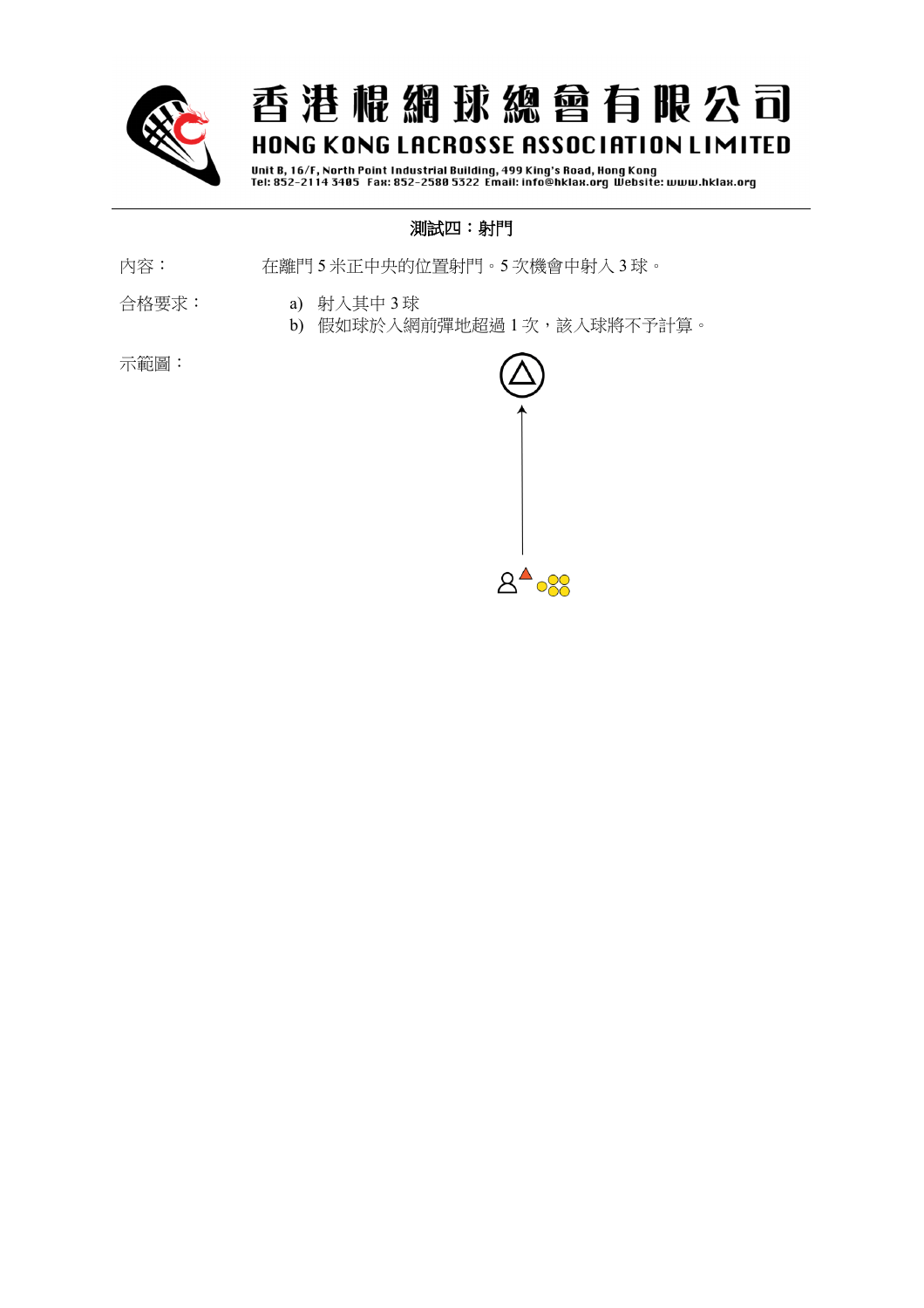

Unit B, 16/F, North Point Industrial Building, 499 King's Road, Hong Kong<br>Tel: 852–2114 3405 Fax: 852–2580 5322 Email: info@hklax.org Website: www.hklax.org

## 銀章測試

### 參加者必須符合該項測試的所有合格要求。

### 測試一:自我肩上拋接

- 內容:: 連續 10 次把球拋至空中,並於膊頭上的位置成功接球。
- 合格要求: 90 秒內完成動作

### 測試二:下手傳接

- 內容: 與搭擋相距 3 至 5 米。以下手傳接的形式拋接球。
- 合格要求: 於 1 分鐘內成功完成 5 次拋接

示範圖 Set up:



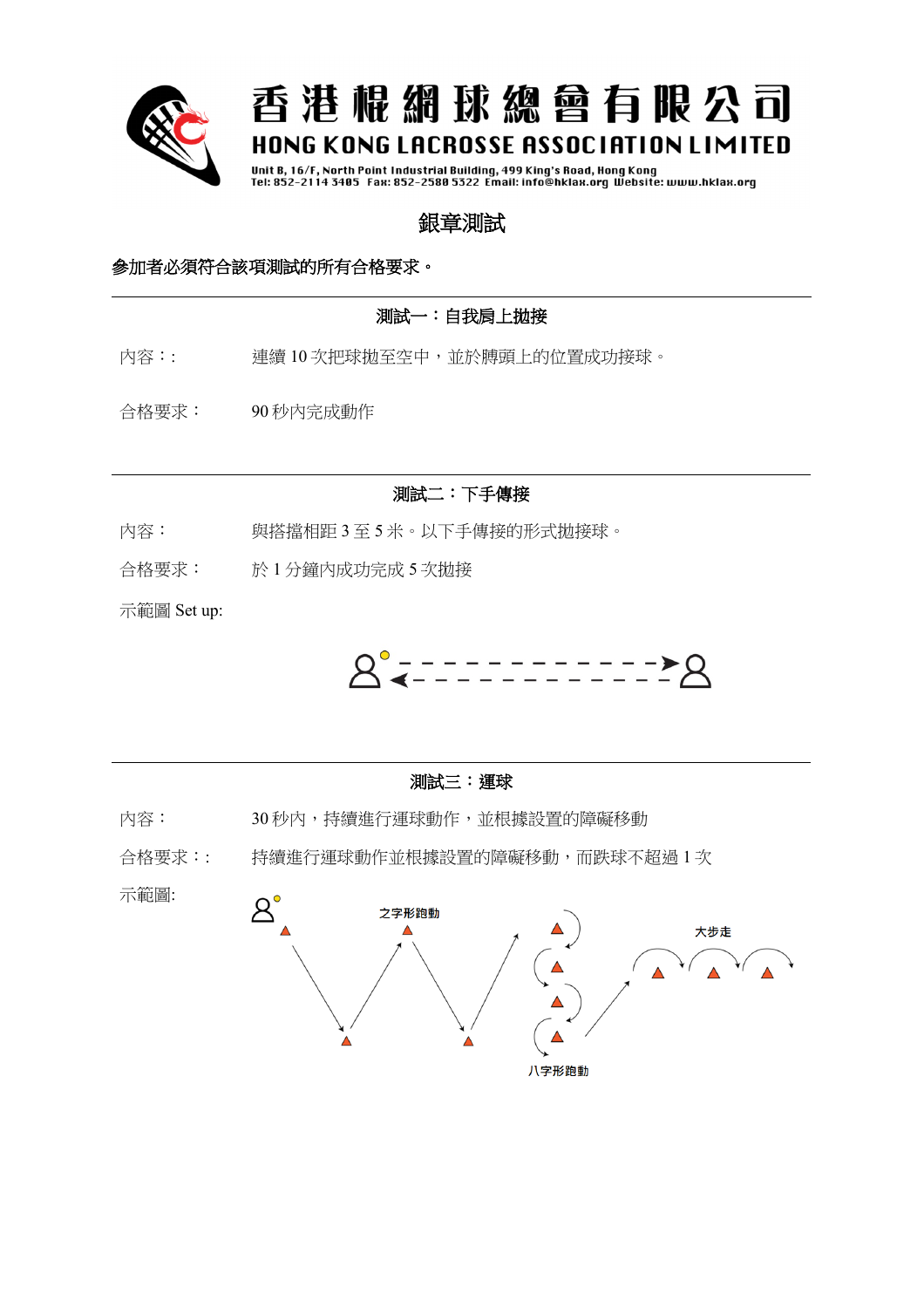

Unit B, 16/F, North Point Industrial Building, 499 King's Road, Hong Kong<br>Tel: 852–2114 3405 Fax: 852–2580 5322 Email: info@hklax.org Website: www.hklax.org

### 測試四:剷球

- 內容: 教練將把球滾向球員,或把球滾出去。球員必須跑向球並把球剷起。 兩 個方向的滾球各有 3 次機會。
- 合格要求: a) 兩個方向的滾球各成功完成至少 2 次剷球
	- b) 只計算一次性的剷球動作
	- c) 持棍方式:必須雙手持棍







#### 測試五:接球並射門

- 內容: 教練將把球拋向球員,球員需把球接好,並於離門 6 米外完成射門。球 員須於 3 個不同位置進行各 3 次射門(A)正中央, (B)左邊 45 度, (C)右邊 45 度。
- 合格要求: a) 每個位置至少射入 2 球
	- b) 假如球於入網前彈地超過 1 次,該入球將不予計算。

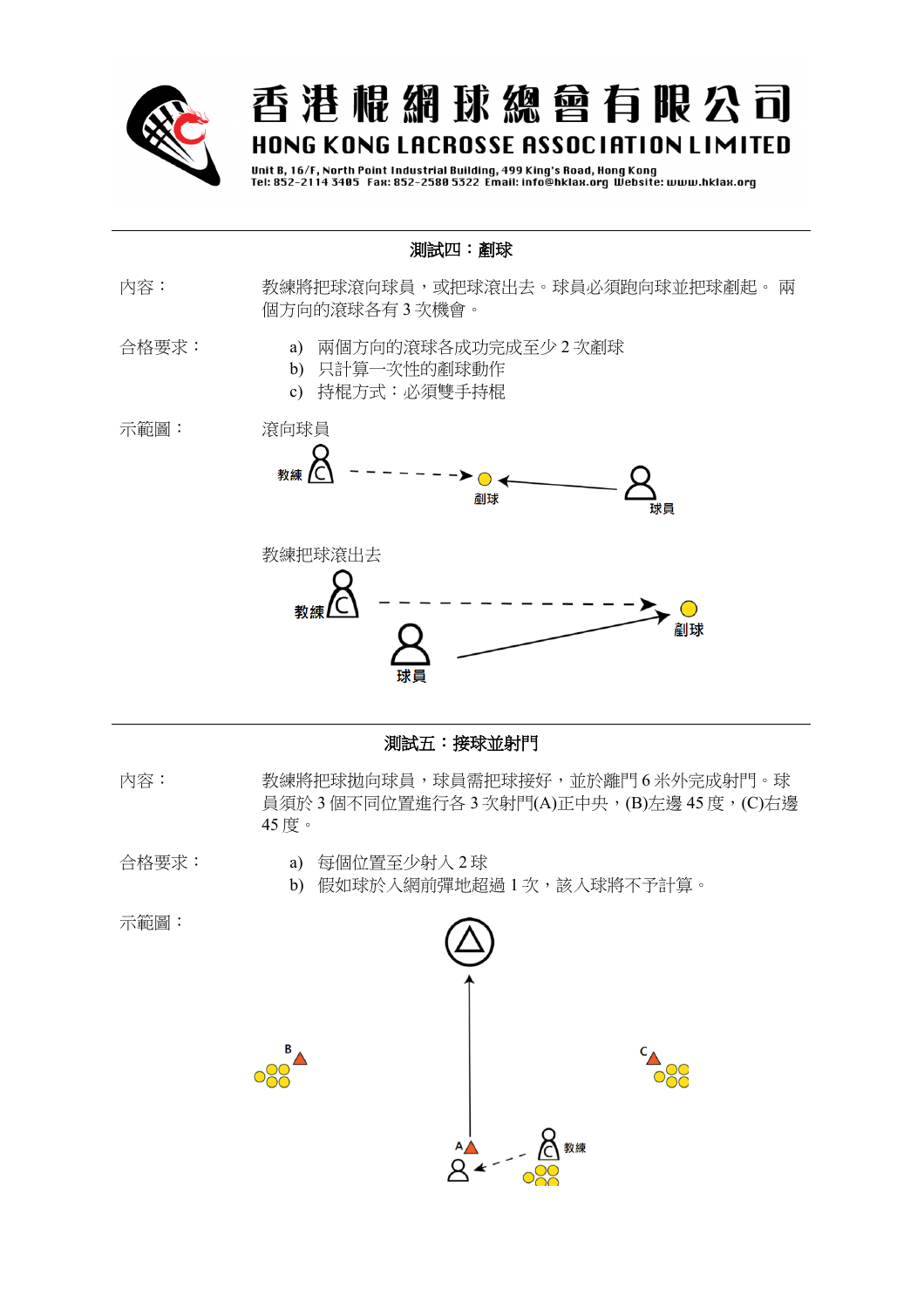

Unit B, 16/F, North Point Industrial Building, 499 King's Road, Hong Kong<br>Tel: 852-2114 3405 Fax: 852-2580 5322 Email: info@hklax.org Website: www.hklax.org

### 金章測試

### 參加者必須符合該項測試的所有合格要求。

### 測試一:上手傳接

內容: 與搭檔距離 7 米,以上手方式完成傳接動作。

合格要求: a) 1 分鐘內,成功完成連續 5 次傳接動作。

- b) 準確度: 需把球傳至接球者的 Box Area (即肩膀上, 耳朵旁的位 置)
- c) 站姿:正確的側身傳接站姿

示範圖:



#### 測試二:持球突破

內容: 30 秒內,根據 Z 字形的路線,完成「換手突破」及「後轉身突破」的兩個 突破動作。

- 合格要求: 教練將根據以下條件評分:
	- a) 有否先以腳步進行假動作
	- b) 換手突破時正確換手
	- c) 後轉身突破時正確轉換重心腳
	- d) 變速